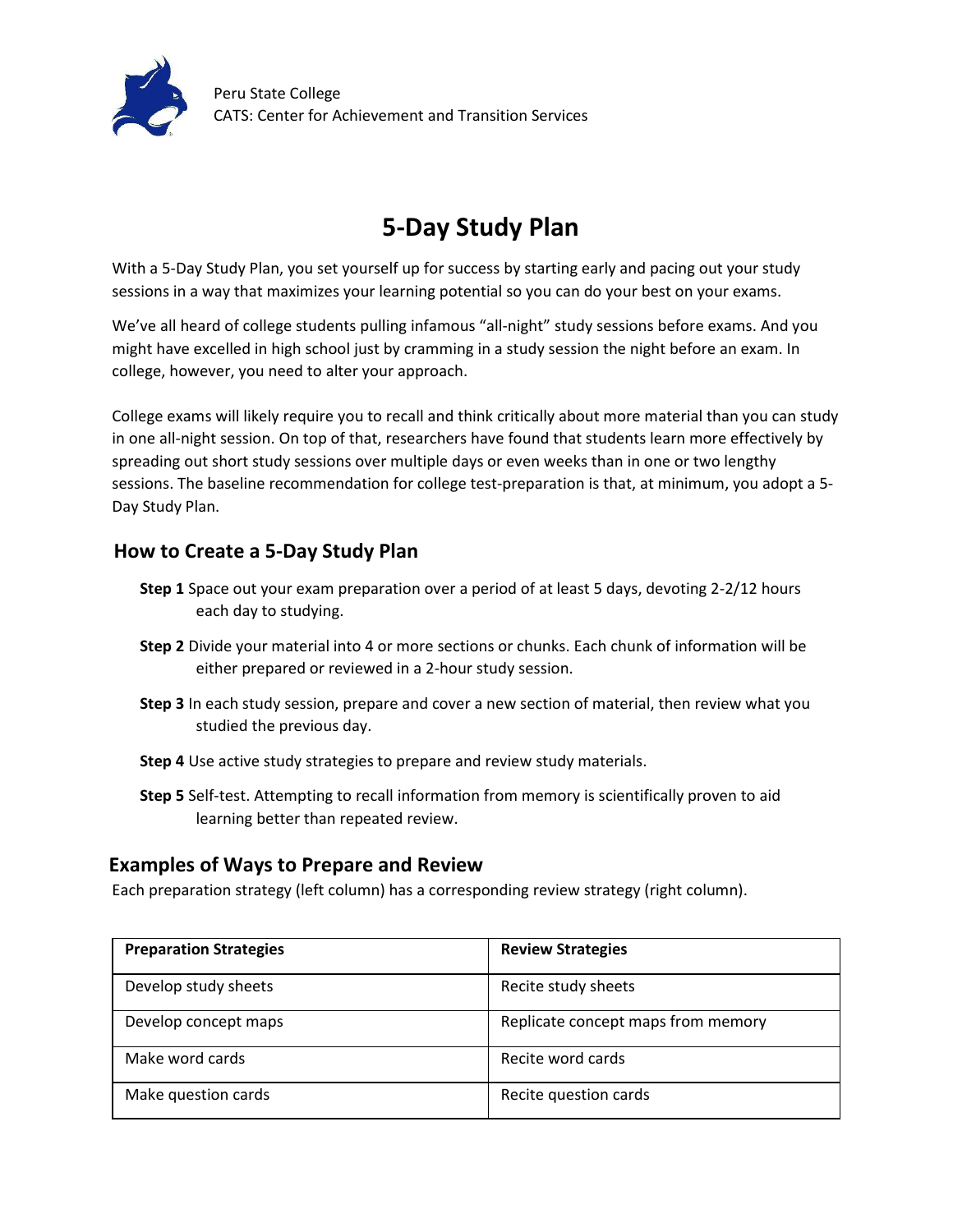| Make formula cards                                 | Practice writing formulas                  |
|----------------------------------------------------|--------------------------------------------|
| Make problem cards                                 | Work problems                              |
| Make self-tests                                    | Take self-tests                            |
| Do study guides                                    | Practice study guide info out loud         |
| Re-mark text material                              | Take notes on the re-marked text           |
| Make a list of 20 topics that might be on the exam | Recite the list of 20 possible exam topics |
| Do problems                                        | Do "missed" problems                       |
| Make an outline                                    | Recite notes from recall cues              |
| Summarize material                                 | Recite summary out loud                    |
| Make charts of related material                    | Re-create chart from memory                |
| List steps in a process                            | Recite steps from memory                   |
| Predict essay questions                            | Answer essay questions                     |
| Answer questions at the end of the chapter         | Practice reciting main points              |
| Prepare material for study group                   | Explain material to study group            |

## **The 5-Day Study Plan Table**

Choose one of the strategies from the table above, or your own, and use them in the "Action" columns below.

| Day       | <b>Action</b> | <b>Material</b>                  | <b>Approximate Time</b><br><b>Needed</b> |
|-----------|---------------|----------------------------------|------------------------------------------|
| Tuesday   | Prepare       | Oldest/hardest chunk of material | 2 hours                                  |
| Wednesday | Prepare       | 2nd oldest chunk of material     | 2 hours                                  |
|           | Review        | 1st chunk of material            | 30 minutes                               |
| Thursday  | Prepare       | 3rd chunk of material            | 1.5 hours                                |
|           | Review        | 2nd chunk of material            | 30 minutes                               |
|           | Review        | 1st chunk of material            | 20 minutes                               |
| Friday    | Prepare       | 4th chunk of material            | 1 hour                                   |
|           | Review        | 3rd chunk of material            | 30 minutes                               |
|           | Review        | 2nd chunk of material            | 20 minutes                               |
|           | Review        | 1st chunk of material            | 10 minutes                               |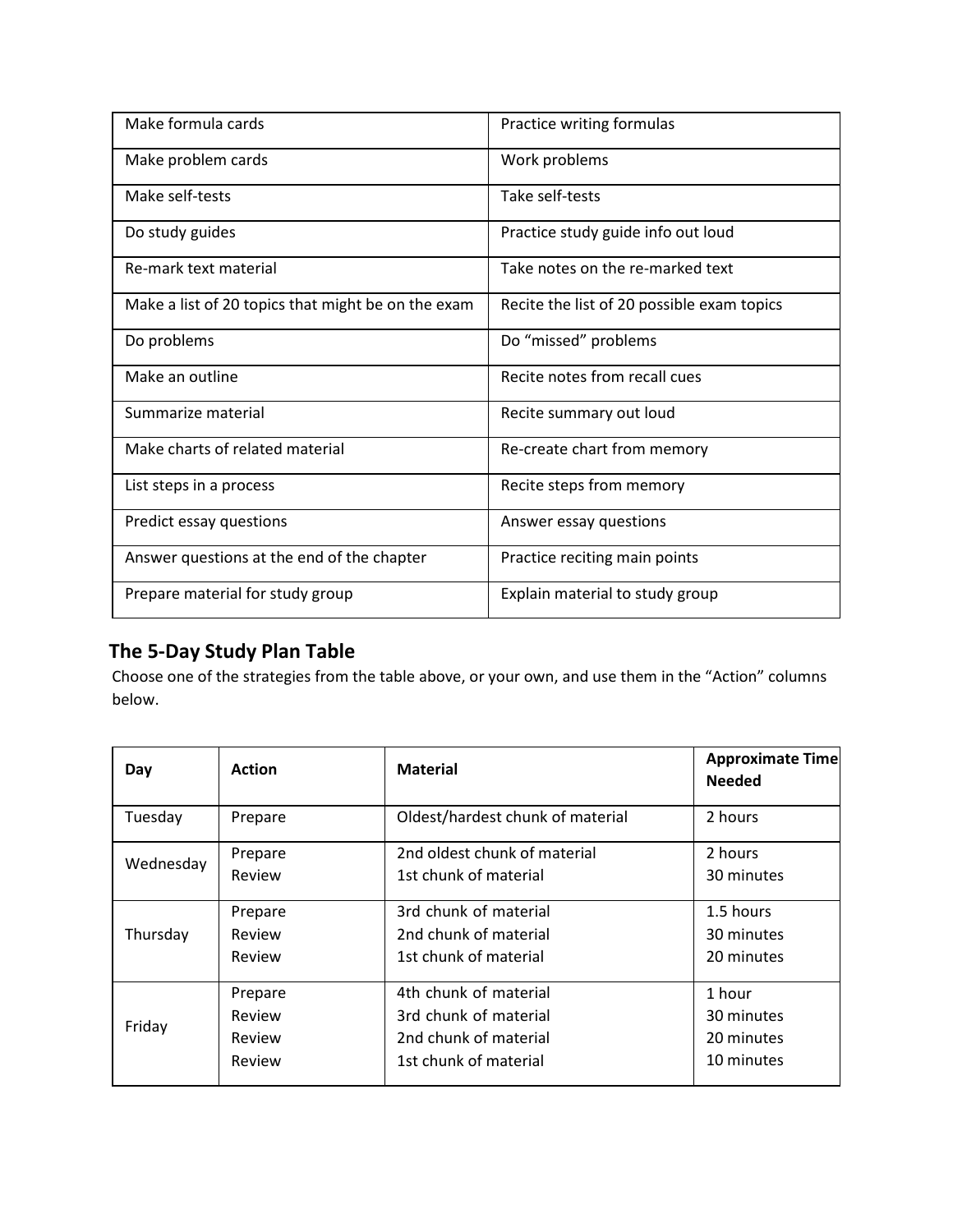| Saturday | None - Relax! |                       |            |
|----------|---------------|-----------------------|------------|
|          | Review        | 4th chunk of material | 30 minutes |
|          | Review        | 3rd chunk of material | 20 minutes |
| Sunday   | Review        | 2nd chunk of material | 10 minutes |
|          | Review        | 1st chunk of material | 10 minutes |
|          | Self-test     | All material          | 1 hour     |
|          |               | <b>Total time</b>     | 11 hours   |
| Monday   | TEST!         |                       |            |

## **Example 5-Day Study Plan**

Sample 5-day study plan for an Animal Science course:

| Day       | <b>Action</b>                                     | <b>ANSC Material</b>                                                                                                                                         | <b>Approximate Time</b><br><b>Needed</b>                       |
|-----------|---------------------------------------------------|--------------------------------------------------------------------------------------------------------------------------------------------------------------|----------------------------------------------------------------|
| Saturday  | Prepare                                           | Make question cards over History of the<br>Horse                                                                                                             | 2 hours                                                        |
| Sunday    | Prepare<br>Review                                 | Make question cards over Breeds of<br><b>Horses</b><br>Review History of the Horse                                                                           | 2 hours<br>30 minutes                                          |
| Monday    | Prepare<br>Review<br>Review                       | Make question cards over Methods of ID<br><b>Review Breeds of Horses</b><br>Review History of the Horse                                                      | 1.5 hours<br>30 minutes<br>20 minutes                          |
| Tuesday   | Prepare<br>Review<br>Review<br>Review             | Make question cards over Anatomy,<br>Conform, and Gaits<br>Review Methods of ID<br><b>Review Breeds of Horses</b><br>Review History of the Horse             | 1 hour<br>30 minutes<br>20 minutes<br>10 minutes               |
| Wednesday | Review<br>Review<br>Review<br>Review<br>Self-test | Review Anatomy, Conform, and Gaits<br><b>Review Methods of ID</b><br><b>Review Breeds of Horses</b><br>Review History of the Horse<br>Self-test all material | 30 minutes<br>20 minutes<br>10 minutes<br>10 minutes<br>1 hour |
| Thursday  | TEST!                                             | <b>Total time</b>                                                                                                                                            | 11 hours                                                       |